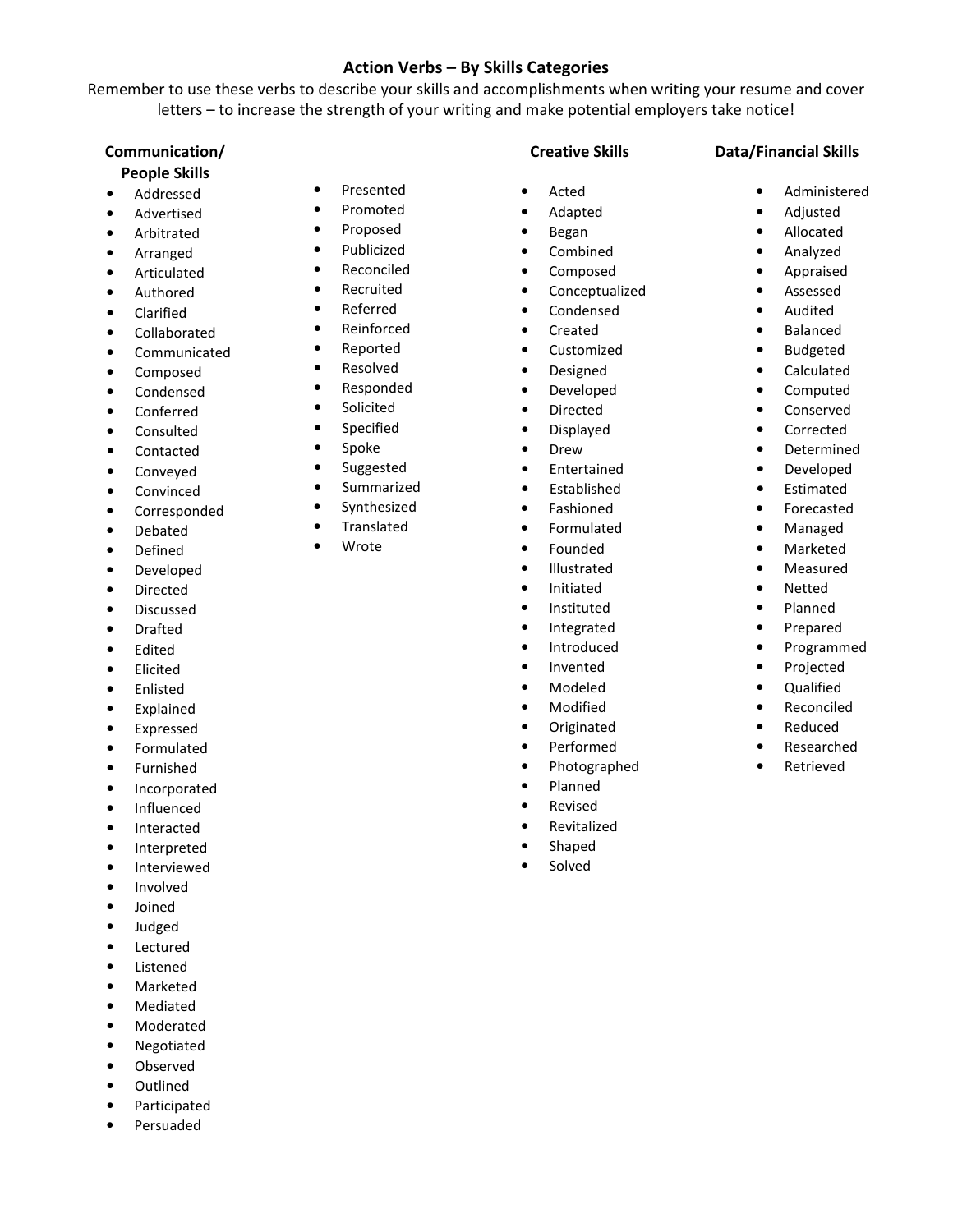#### Helping Skills

- Adapted
- **Advocated**
- Aided
- Answered
- Arranged
- **Assessed**
- **Assisted**
- **Clarified**
- Coached
- Collaborated
- Contributed
- **Cooperated**
- Counseled
- **Demonstrated**
- Diagnosed
- Educated
- Encouraged
- Ensured
- Expedited
- **Facilitated**
- Familiarized
- **Furthered**
- Guided
- Helped
- Insured
- Intervened
- Motivated
- 
- Prevented
- Provided
- Referred
- Rehabilitated
- Represented
- Resolved
- **Simplified**
- **Supplied**
- **Supported**
- Volunteered

## Management/ Leadership Skills

- Administered
- Analyzed
- Appointed
- Approved
- Assigned
- Attained
- Authorized
- Chaired
- **Considered**
- **Consolidated**
- Contracted
- Controlled
- Converted
- Coordinated
- Decided
- Delegated
- Developed
- Directed
- Eliminated
- Emphasized
- **Enforced**
- Enhanced
- Established
- Executed
- Generated
- Handled
- Headed
- Hired
- Hosted
- Improved
- Incorporated
- Increased
- Initiated
- **Inspected**
- Instituted
- Led
- Managed
- Merged
- **Motivated**
- Navigated
- Organized
- **Originated**
- Overhauled
- Oversaw
- Planned
- Presided
- Prioritized
- Produced
- Recommended
- **Reorganized**

• Replaced

Organizational Skills

• Approved • Arranged • Catalogued • Categorized • Charted • Classified • Coded • Collected • Compiled • Corrected • Corresponded • Distributed • Executed • Filed • Generated • Incorporated • Inspected • Logged • Maintained • Monitored • Obtained • Operated • Ordered • Organized • Prepared • Processed • Provided • Purchased • Recorded • Registered • Reserved • Responded • Reviewed • Routed • Scheduled • Screened • Submitted • Supplied • Standardized • Systematized • Updated • Validated • Verified

- Restored
- Reviewed
- Scheduled
- Secured
- Selected
- Streamlined
- Strengthened
- Supervised
- Terminated